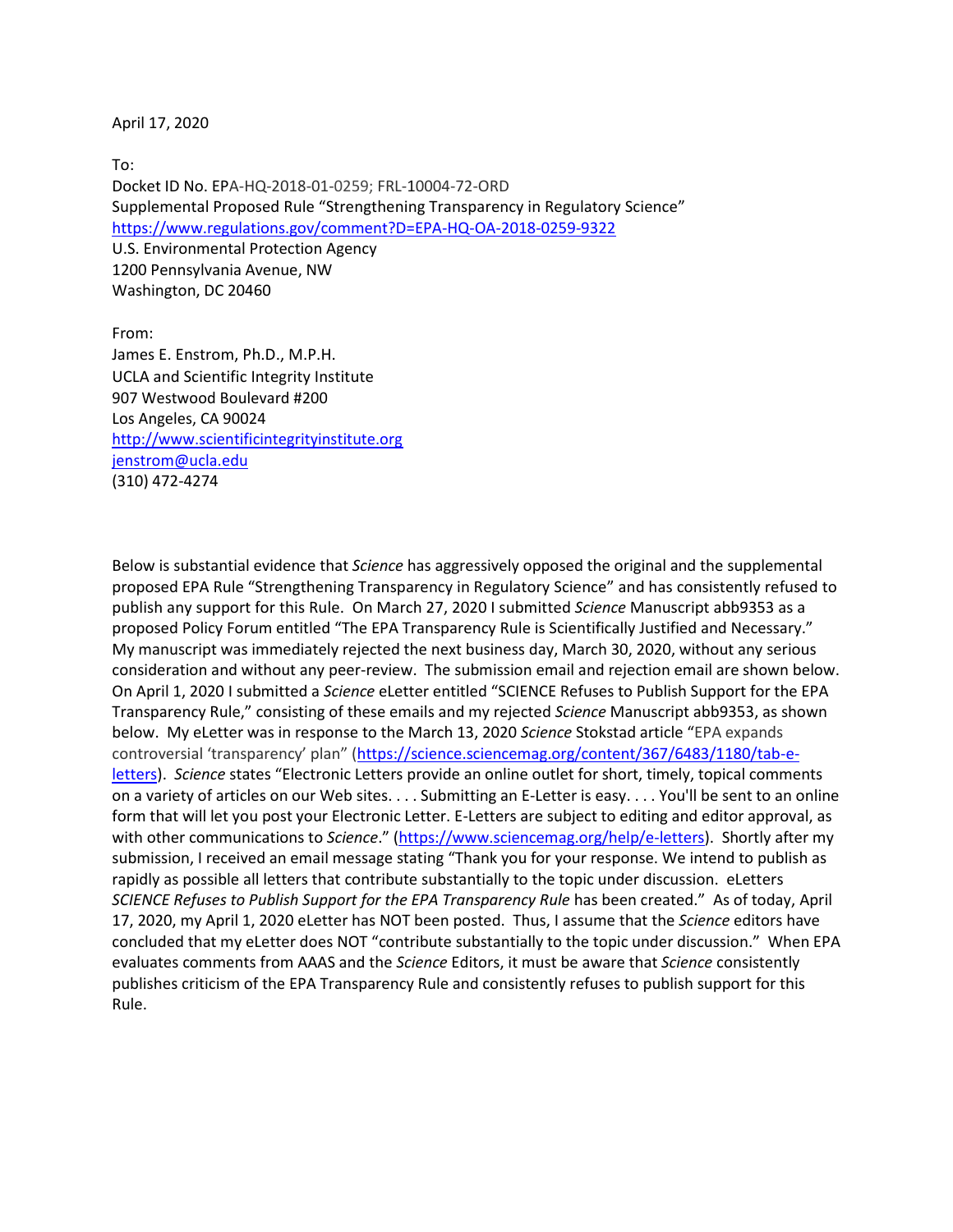From: Brad Wible <science\_editors@aaas.org> Date: Mon, Mar 30, 2020 at 7:05 PM Subject: Decision on your Science Manuscript abb9353 To: <jenstrom@ucla.edu>

31-Mar-2020

Dear Dr. Enstrom,

Manuscript number: abb9353

Thank you for submitting your manuscript "The EPA Transparency Rule is Scientifically Justified and Necessary" to Science. Because your manuscript was not given a high priority rating during the initial screening process, we have decided not to proceed to in-depth review.

Sincerely,

Brad Wible, Ph.D. Science

From: <science\_editors@aaas.org> Date: Fri, Mar 27, 2020 at 11:46 AM Subject: Successful Submission of a Manuscript to Science (abb9353) To: <jenstrom@ucla.edu>

Manuscript Title: The EPA Transparency Rule is Scientifically Justified and Necessary Author: Enstrom Manuscript Number: abb9353

Dear Dr. Enstrom:

Thank you for your submission to Science. We have successfully received your Policy Forum.

You can see the status of your manuscript at any time by logging into your account at the Science Journals Submission and Information Portal at [https://cts.sciencemag.org.](https://cts.sciencemag.org/) Your manuscript number is noted above. Your manuscript is now undergoing an initial screening to determine whether it will be sent for in-depth review. If the manuscript is sent to review, its status will change to "To Review".

Sincerely,

The Editors Science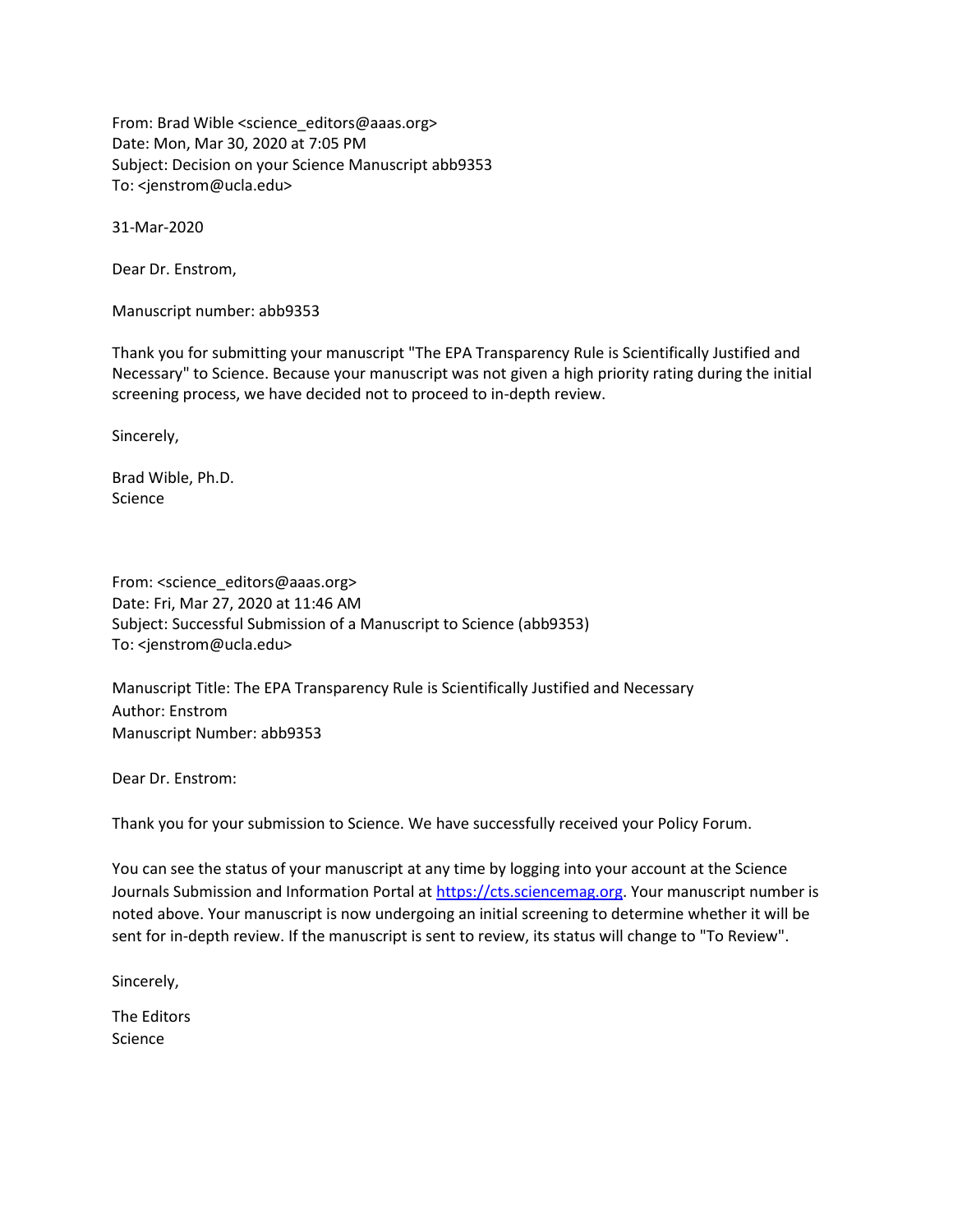## **SCIENCE Policy Forum**

## **The EPA Transparency Rule is Scientifically Justified and Necessary**

James E. Enstrom, PhD, MPH, FFACE UCLA and Scientific Integrity Institute <http://scientificintegrityinstitute.org/> [jenstrom@ucla.edu](mailto:jenstrom@ucla.edu)

March 27, 2020

On April 24, 2018 the Environmental Protection Agency (EPA) issued a proposed rule "Strengthening Transparency in Regulatory Science" (Rule) designed to increase the integrity and transparency of the science that is used as the basis for EPA regulations. The latest (March 3, 2020) version of this Rule states "when promulgating significant regulatory decisions or finalizing influential scientific information, the Agency will only use pivotal regulatory science and/or pivotal science if the data and models are available in a manner sufficient for independent validation. This includes studies with data and models that are publicly available as well as studies with restricted data and models"  $(1).$ 

This Rule is completely consistent with the PUBLICATION POLICIES of *Science* Journals. The *Science* policy on **"**Data and Materials Availability after Publication" is **"**After publication, all data and materials necessary to understand, assess, and extend the conclusions of the manuscript must be available to any reader of a *Science* Journal. After publication, all reasonable requests for data, code, or materials must be fulfilled. . . . Unreasonable restrictions on data, code, or material availability may preclude publication. . . ." Instead of citing the Rule's similarity to its own data policy, *Science* has repeatedly and harshly criticized the Rule during the past two years without acknowledging or citing important evidence that demonstrates the need for the Rule.

The criticism of the Rule by *Science* includes the March 13, 2020 Stokstad article, the January 10, 2020 Editor Thorp Editorial, the December 6, 2019 Miranda Editorial, the December 6, 2019 Editor Thorp Joint Statement, the March 21, 2019 Goldman-Dominici Policy Forum, the November 9, 2018 Wagner et al. Policy Forum, and the May 4, 2018 Editor Berg Joint Statement. In addition, *Science* has published numerous news reports criticizing the Rule, with several reports reprinted from *E&E News*, *ClimateWire*, and *Greenwire*. In addition, the AAAS CEO and *Science* Publisher Sudip Parikh issued the March 18, 2020 AAAS Statement: "EPA 'Transparency Rule' Weakens the Use of Science in Policymaking," as well as a March 20, 2020 "Call to Action: Make Your Voice Heard to Protect Science and Public Health" email to AAAS members like me, "voicing opposition to the proposed rule." I cannot find a single *Science* research article or news report that has presented evidence in support of the Rule or that has challenged the scientific validity of EPA regulations.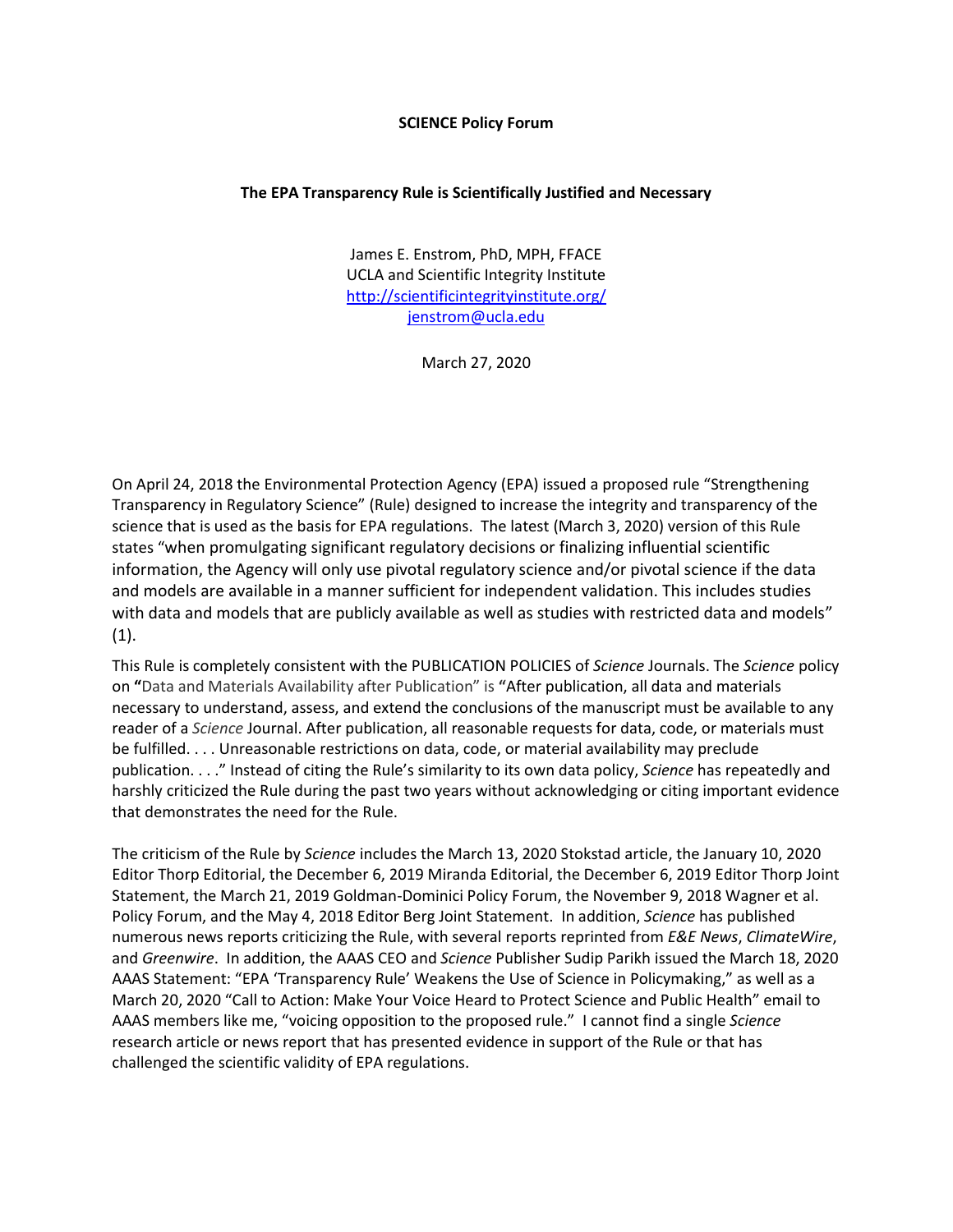The Rule is addressing the fact that many EPA science assessments and regulations are based on scientific findings that cannot be independently verified because the underlying data has been kept "secret" by investigators who have generally used Federal funding to collect their data and conduct their research. In particular, the Rule has its origin in the controversial establishment by EPA of the 1997 National Ambient Air Quality Standard (NAAQS) for fine particulate matter (particles less than 2.5 microns in diameter or PM2.5), which relied upon the non-transparent results of two "secret science" studies. This controversy has been well described from three different perspectives: 1) July 25, 1997 *Science* report by news writer Jocelyn Kaiser "Showdown Over Clean Air Science" (2); 2) August 1, 1997 book "Polluted Science" by science journalist Michael Fumento (3); and 3) 2002 book "The Particular Air Pollution Controversy" by distinguished toxicologist Robert Phalen (4).

The PM2.5 NAAQS as established primarily because of the positive relationship between PM2.5 and total mortality found in the 1993 Harvard Six Cities Study (H6CS) (Dockery 1993) and the much larger 1995 American Cancer Society (ACS) Cancer Prevention Study (CPS II) (Pope 1995). The reliability of this epidemiologic relationship was scientifically challenged because there is no etiologically proven way that inhalation of a few hundred micrograms of PM2.5 per day can cause premature deaths and because the published findings were based on "secret" data that could not be independently reanalyzed in order to assess other explanations for the findings. The scientific uncertainty regarding PM2.5-related mortality and establishing the PM2.5 NAAQS was clearly expressed in the June 13, 1996 letter from the EPA Clean Air Scientific Advisory Committee (CASAC) and the Particulate Matter Review Panel (PMRP) (5). Three of the four epidemiologists who contributed to this letter, Jonathan Samet, Frank Speizer (a coauthor of H6CS), and Jan Stolwijk recommended setting NO PM2.5 annual standard. Two of the three toxicologists who contributed to the letter, Roger McClellan and Daniel Menzel, recommended setting NO PM2.5 annual standard, and the third toxicologist, Joe Mauderly, stated there was great uncertainty regarding the annual standard. CASAC Chair George Wolff opposed setting any PM2.5 standard. In addition, epidemiologists Suresh Moolgavkar and Joseph Lyon, toxicologist Robert Phalen, environmental scientist Fred Lipfert, and others challenged the PM2.5 epidemiology and the establishment of the PM2.5 standard.

The scientific controversy regarding the PM2.5 NAAQS that began in the mid 1990s has continued up to the present time, as described in the 2016 book "Scare Pollution" by Steve Milloy (6). This controversy has been driven by the need for access to the H6CS and CPS II data in order to independently reanalyze the findings in Dockery 1993 and Pope 1995 and the 2000 Health Effects Institute Reanalysis (HEI 2000) of those two studies. During 2011-2018 the House Science Committee (HSC) formulated the "Secret Science Reform Act" and the "HONEST Act" and issued a 2013 Subpoena as concerted efforts to gain access to the data underlying the PM2.5 NAAQS. Since 2018 the EPA Transparency Rule has been a continuation of these House Science Committee efforts. However, the HSC measures and the Rule have been strongly criticized and resisted, especially by EPA-funded researchers who oppose transparency regarding their own research.

A prime example of this criticism is the December 6, 2019 *Science* Editorial by Rice University Provost Marie Miranda, which inaccurately stated "The EPA's proposed transparency rule does not ensure research rigor or improve transparency" and "Work by the Health Effects Institute [HEI 2000], in which an industry-government–funded partnership reanalyzed data from the Harvard Six Cities Study and the American Cancer Society Study on the link between particulate matter pollution and mortality, represents an excellent model for evaluating the validity of research pivotal to environmental health regulations without compromising confidentiality or excluding studies." While this editorial cited the HEI 2000 Reanalysis of Pope 1995, it completely omitted the Enstrom 2017 reanalysis of Pope 1995 and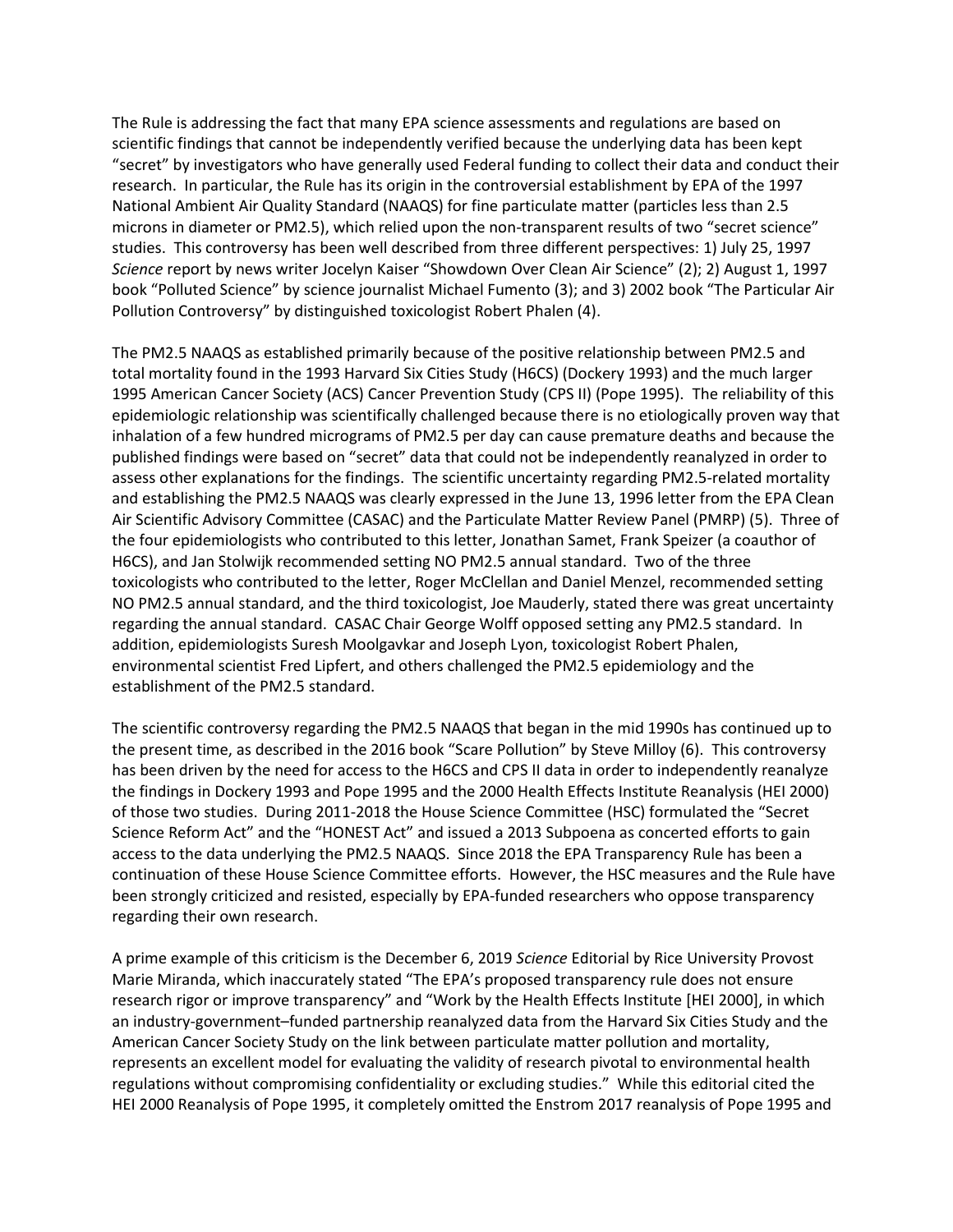HEI 2000. My independent reanalysis of ACS CSP II data found NO robust relationship between PM2.5 and total mortality and identified major flaws in two Pope 1995 and HEI 2000. Enstrom 2017 demonstrates the importance of obtaining access to and then independently reanalyzing key data underlying EPA regulations. Enstrom 2017 did not violate subject confidentiality and is a model for the data sharing proposed by the Rule. It clearly demonstrates that data access does improve research rigor and transparency.

Furthermore, Enstrom 2017 is prime example of how *Science* has refused to publish direct evidence supporting the Rule. On July 5, 2016 I submitted for peer review my manuscript "Fine Particulate Matter and Mortality in Cancer Prevention Study Reanalysis." My Abstract stated, "These findings demonstrate the importance of independent analysis of underlying data and raise serious doubts about the epidemiologic evidence supporting the PM2.5 NAAQS." On July 8, 2016 my manuscript was rejected with NO in-depth review. After I appealed the rejection, I was informed on July 11, 2016 that *Science* would not consider ANY resubmission. My July 13, 2016 submission of the same manuscript to *Science Advances* was rejected on July 30, 2016 with NO in-depth review. Enstrom 2017 was eventually published on March 28, 2017 in *Dose-Response* (7), which details the rejections. Enstrom 2017 has been further strengthened by additional CPS II reanalysis findings in Enstrom 2018 (8). My independent reanalysis was only possible because I was able to obtain an original version of the 1982-1988 CPS ACS II cohort data and documentation. Although my reanalysis strongly challenges the epidemiologic justification for the 1997 PM2.5 NAAQS and provides strong support for the Rule, it has NEVER been cited in *Science* during the past four years.

Another important aspect of the EPA Transparency Rule is that it will force EPA to produce a more transparent and accurate research record. My January 14, 2020 comment to the EPA Science Advisory Board (9) and the December 16, 2019 Letter of EPA CASAC by Chair Anthony Cox (10) provide detailed evidence that the Draft 2018 PM Integrated Science Assessment (ISA) and the Draft 2019 PM Policy Assessment (PA) seriously distort the research record in favor of the claim that PM2.5 causes premature deaths. My Comment provides documentation that the PM ISA and PM PA violate the EPA Principles of Scientific Integrity regarding "Interpreting and presenting results." I have made a very strong case against the validity of the PA PM claim 'Collectively, this body of evidence is sufficient to conclude that a causal relationship exists between long-term PM2.5 exposure and total mortality.' Not only is there no causal relationship between PM2.5 and total mortality, Table 1 shows that an objective meta-analysis of published results for nine major US epidemiologic cohort studies finds NO relationship between PM2.5 and total mortality (8). In addition, Table 1 shows that the positive relationship in Pope 1995 and HEI 2000 was found to be a null relationship in Enstrom 2017.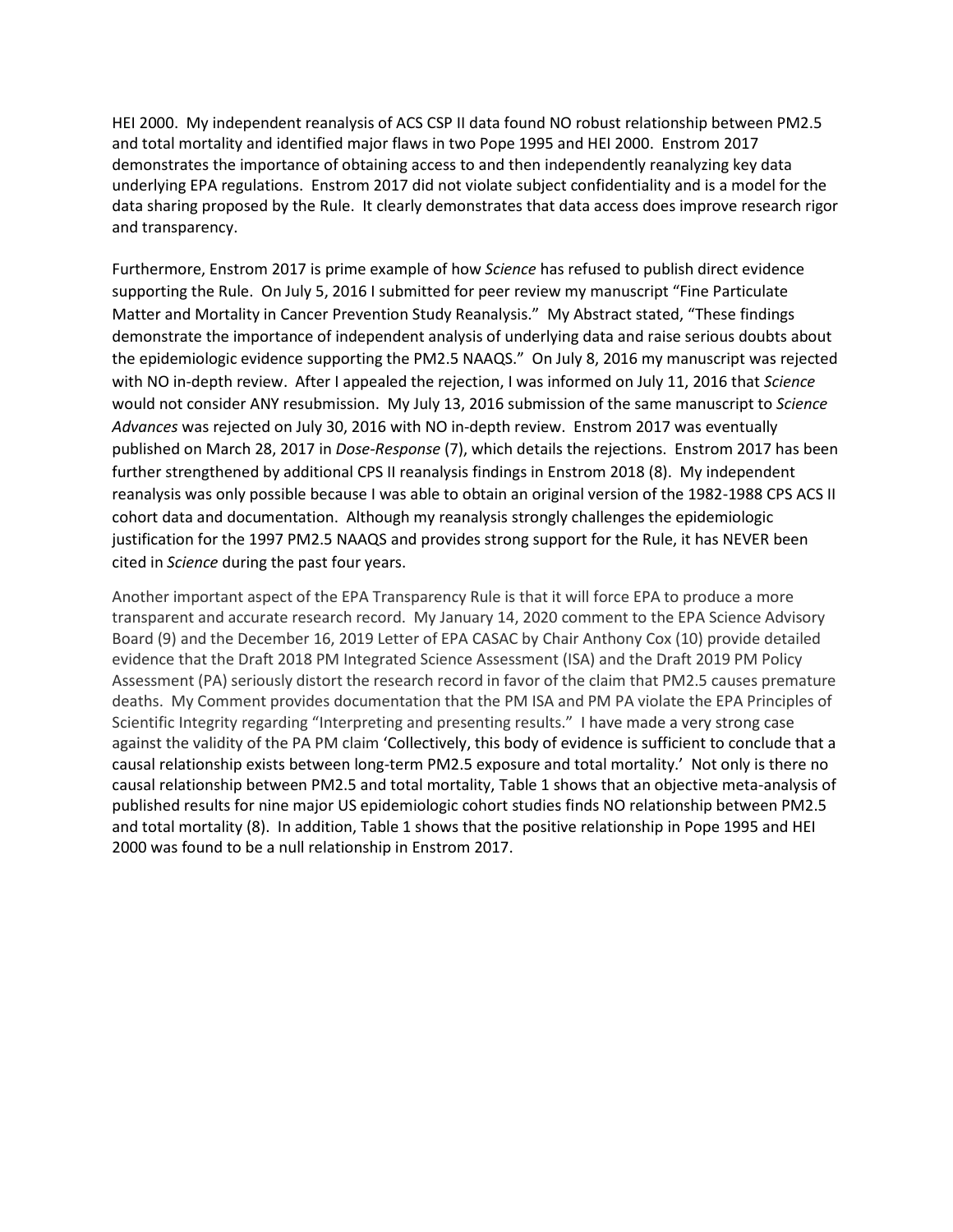Table 1. An objective meta-analysis of the relationship between PM2.5 and total mortality in nine US cohort studies is given in the September 28, 2018 Intrepid Insight (II) article Table B3 **"**[Statistical Review](https://intrepidinsight.com/pm25-statreview/)  [of Competing Findings in Fine Particulate Matter and Total Mortality Studies](https://intrepidinsight.com/pm25-statreview/)"(8).

**Nine US Cohorts That Analyzed Fine Particulate Matter (PM2.5) and Total (All-cause) Mortality Relative Risk (RR and 95% CI) of Total Mortality Associated with Increase of 10 μg/m³ in PM2.5**

| <b>US Cohort Studies</b>              | <b>HTHCSPH</b> | <b>Author Year RR Table</b> |                               | <b>F-U Years</b> |       | RR 95%CI(L) 95%CI(U) |
|---------------------------------------|----------------|-----------------------------|-------------------------------|------------------|-------|----------------------|
| <b>Veterans Study</b>                 |                | Lipfert 2000                | Т6                            | 1986-1996        | 0.890 | $0.850 - 0.950$      |
| Medicare (MCAPS) Eastern US           | H              | Zeger 2008                  | T3                            | 2000-2005        | 1.068 | $1.049 - 1.087$      |
| Medicare (MCAPS) Central US           | H              | Zeger 2008                  | T3                            | 2000-2005        | 1.132 | $1.095 - 1.169$      |
| Medicare (MCAPS) Western US           | H              | Zeger 2008                  | T3                            | 2000-2005        | 0.989 | $0.970 - 1.008$      |
| <b>ACS Cancer Prev Study (CPS II)</b> | н              | HEI RR140 2009 T34          |                               | 1982-2000        | 1.028 | $1.014 - 1.043$      |
| <b>Nurses Health Study</b>            | H              | <b>Puett 2009</b>           | T3                            | 1992-2002        | 1.260 | $1.020 - 1.540$      |
| Health Professionals FU Study         | H              | <b>Puett 2011</b>           | T2                            | 1989-2002        | 0.860 | $0.720 - 1.020$      |
| Harvard Six Cities Study (H6CS)       | H              | Lepeule 2012                | T <sub>2</sub>                | 1974-2009        | 1.140 | $1.070 - 1.220$      |
| Agricultural Health Study             |                | Weichenthal 2015 T2         |                               | 1993-2009        | 0.950 | $0.760 - 1.200$      |
| NIH-AAPR Diet and Health Study H      |                | Thurston 2016               | T <sub>2</sub> F <sub>3</sub> | 2000-2009        | 1.025 | $1.000 - 1.049$      |
| National Health Interview Survey      |                | Parker 2018                 | Corr T <sub>3</sub>           | 1997-2011        | 1.016 | $0.979 - 1.054$      |

## **Intrepid Insight Random Effects Meta-Analysis Summary RR 1.031 0.997 - 1.066**

Q Test Statistic = 109.5100704 I^2 90.87% Cochrane's Q Test for Homogeneity of Studies (Null Hypothesis: Studies are Homogenous) P-Value =  $6.69843E-19 \rightarrow$  Since Studies fail Test for Homogeneity, Random Effects Meta-Analysis Yields Summary RR = 1.031 (0.997-1.066), which is statistically consistent with 1.000 (NO relationship)

| Comparison of Pope 1995 with Two Reanalyzes: HEI 2000 (see HEI RR140 2009) and Enstrom 2017 |                                |           |      |             |  |  |  |  |  |
|---------------------------------------------------------------------------------------------|--------------------------------|-----------|------|-------------|--|--|--|--|--|
| CPS II Original Analysis (50 cities)                                                        | Pope 1995                      | 1982-1989 | 1.07 | 1.04 - 1.10 |  |  |  |  |  |
| CPS II Reanalysis #I (50 cities)                                                            | HEI RR140 2009 T34             | 1982-1989 |      |             |  |  |  |  |  |
| CPS II Reanalysis #2 (50 cities)                                                            | T <sub>2</sub><br>Enstrom 2017 | 1982-1988 |      |             |  |  |  |  |  |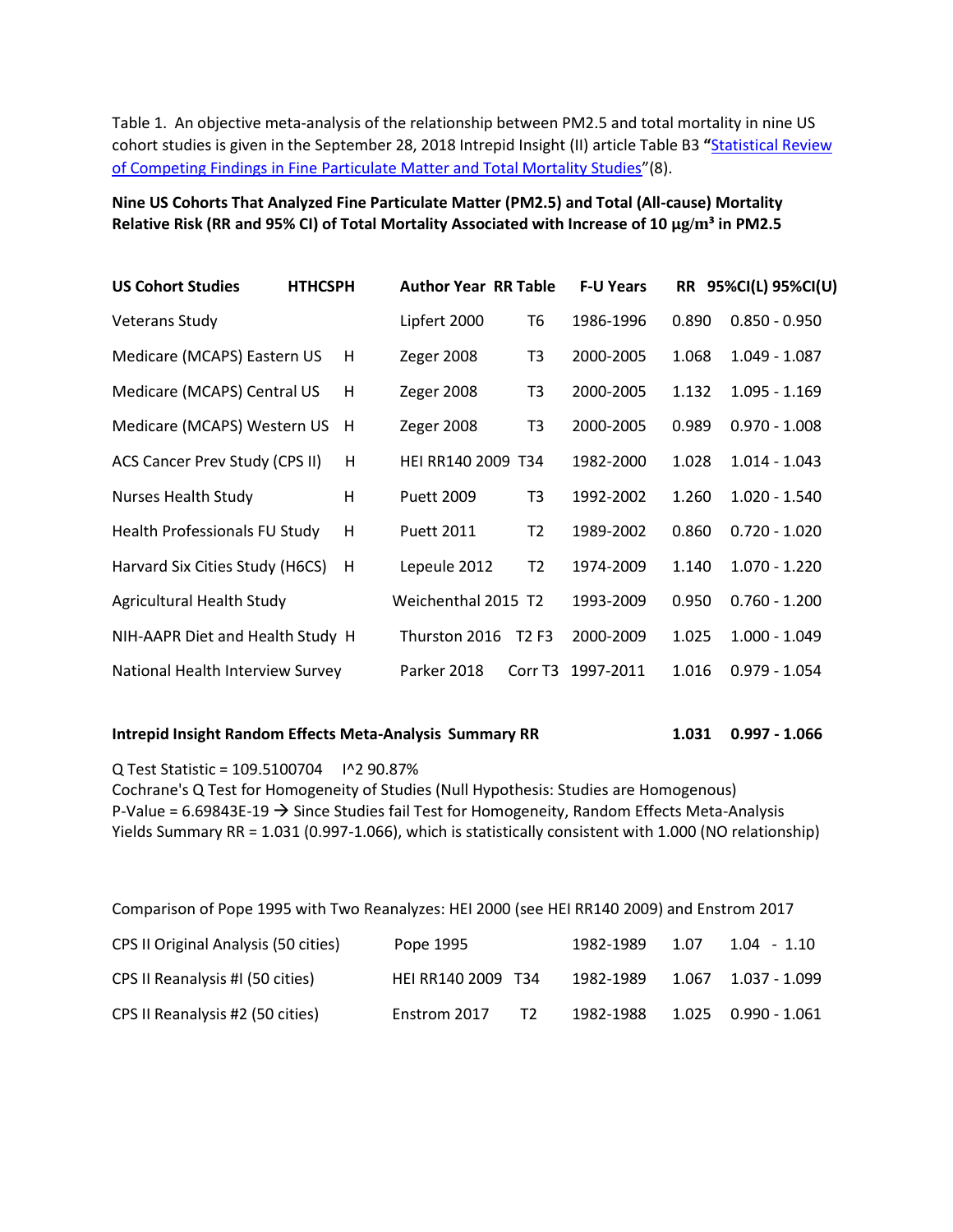The EPA Transparency Rule will also force EPA to correct the imbalance that exists in the research record regarding the 'positive findings' and the 'null findings.' Table 2 documents that the Draft 2019 PM PA and Final 2011 PM PA almost exclusively cite the research of 'positive authors,' investigators who publish positive relationships emphasizing the adverse health effects of PM2.5. These PM PAs essentially omitted the 'null authors,' investigators who publish evidence of no health effects of PM2.5 and/or who criticize the PM2.5 health effects findings. To document the magnitude of this bias, I tabulated the names of the first authors of the publications cited in the 2019 PM PA and the 2011 PM PA. Table 2 shows the citations of 45 'positive authors' separated into: Group 1) 21 authors associated with the Harvard TH Chan School of Public Health (HTHCSPH) and/or other northeastern universities; Group 2) 11 Canadian authors; and Group 3) 13 authors associated with the American Cancer Society or California universities. Group 1 authors are cited 291 times, Group 2 authors are cited 329 times, and Group 3 authors are cited 90 times. Thus, the 45 'positive authors' are cited a grand total of 710 times in the 2019 PM PA and 529 times in the 2011 PM PA. By contrast, 50 'null authors' were cited only 10 times in the 2019 PM PA and 8 times in the 2011 PM PA. These 'null authors' include CASAC members, CASAC consultants, myself, and dozens of other distinguished MDs and PhDs dating back more than 30 years. Full details regarding Tables 1 and 2 are contained in my EPA comment (9).

Finally, it is important to realize that investigators associated with the Harvard TH Chan School of Public Health (HTHCSPH) have been responsible for a large portion of the PM2.5 deaths claims, including authorship of six of the nine cohort studies in Table 1. The epidemiologic evidence on PM2.5 deaths used to establish the 1997 EPA PM2.5 regulations came primarily from three of these investigators, known as the 'Particle Hunter Triumvirate': Arden Pope III received graduate training at HTHCSPH and Douglas Dockery and Joel Schwartz have been long-time professors at HTHCSPH. Much of the evidence on PM2.5 deaths is based on misusing epidemiology and statistics, falsifying the research record, failing to identify a causal mechanism, ignoring the damage that air pollution regulations have done to sectors of the US economy, ignoring evidence that air pollution levels are very low in the US, but very high in China, India, and Africa. It is time that EPA regulations are based on a complete and transparent assessment of all the evidence from investigators who rigorously practice the scientific method, particularly as it involves epidemiology, statistics, and toxicology.

AAAS CEO Parikh is correct regarding the Rule in the respect that "this policy would fundamentally change the way science is used to inform regulations and policies that aim to protect public and the environment." This change is necessary and appropriate when one considers that current policy has been distorted by scientifically unjustified regulations on PM2.5 based on 'secret science'. *Science* should not oppose transparency and data access and should not oppose correcting EPA regulations that are scientifically unjustified. *Science* should not oppose honest and transparent science and should allow supporters of the EPA Transparency Rule to make their case to the readers. The EPA Transparency Rule puts the credibility of *Science* on the line.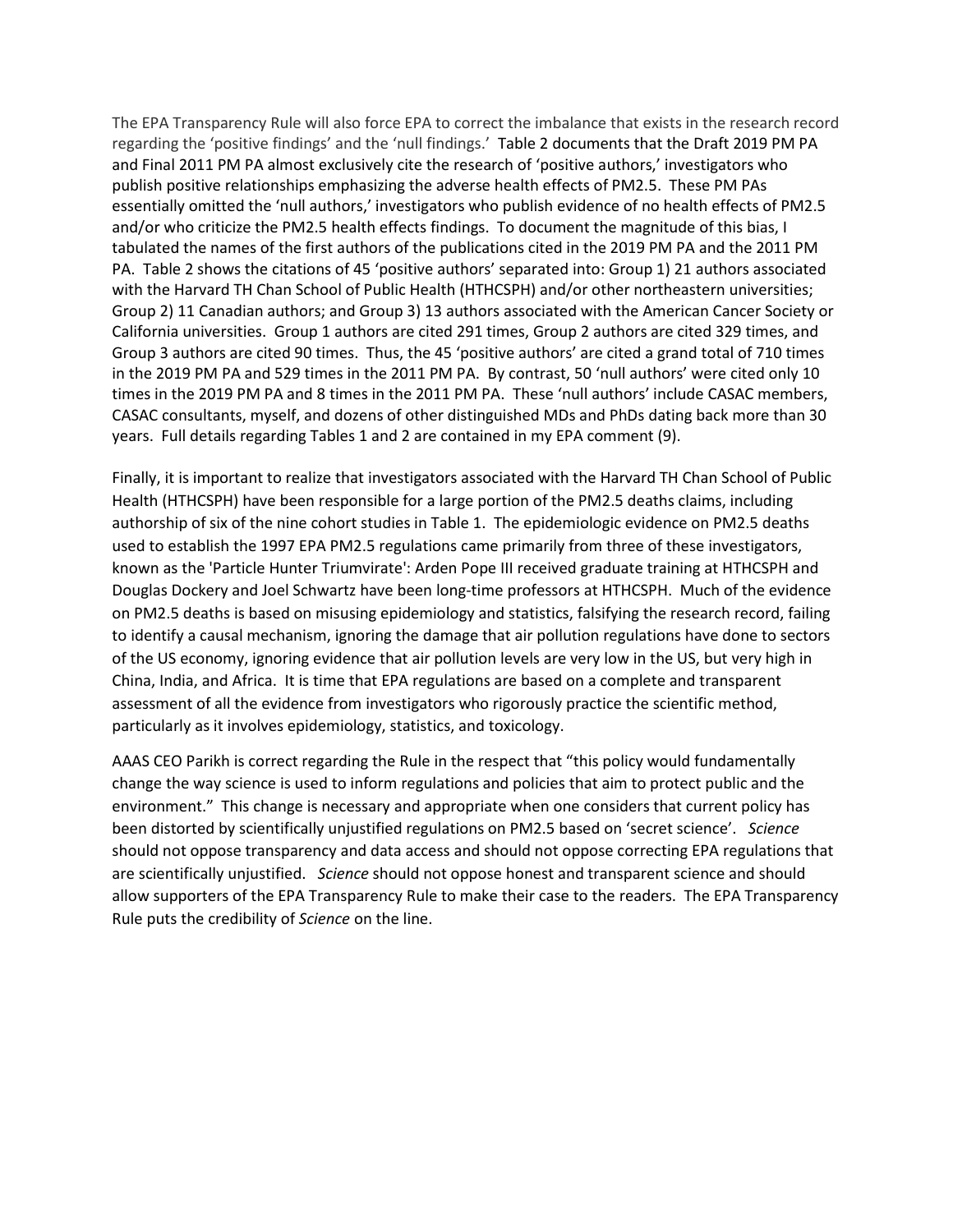Table 2. Citations of 'Positive Authors' and 'Null Authors' in the 2011 Final and 2019 Draft EPA Particulate Matter Policy Assessments (PM PA). Harvard TH Chan School of Public Health (HTHCSPH) Training and/or Position is Indicated. Citations are shown for twelve of the most prolific 'Positive Authors.' 'Null Authors' include Critics of PM2.5 Death Claims.

|                                             |                                                                       | EPA Particulate Matter Policy Assessment |  |       |
|---------------------------------------------|-----------------------------------------------------------------------|------------------------------------------|--|-------|
|                                             |                                                                       | <b>Draft</b>                             |  | Final |
|                                             |                                                                       | 2019                                     |  | 2011  |
|                                             | Group 1) 21 HTHCSPH Related & Other NE 'Positive Authors'             |                                          |  |       |
| Michelle L Bell                             | Yale U                                                                | 25                                       |  | 39    |
| Douglas W Dockery                           | <b>HTHCSPH</b><br>(1979 ScD Env Health HTHCSPH)                       | $\overline{7}$                           |  | 20    |
| <b>Francine Dominici</b>                    | <b>JHBSPH→HTHCSPH</b>                                                 | 27                                       |  | 29    |
| Francine Laden                              | <b>HTHCSPH</b><br>(1998 ScD Env Health HTHCSPH)                       | 14                                       |  | 18    |
| C Arden Pope III                            | BYU→HTHCSPH→BYU<br>(1992-1993 IPH Env Health at HTHCSPH)              | 20                                       |  | 27    |
| Jonathan M Samet                            | JHBSPH→USC DPM→CO SPH                                                 | 28                                       |  | 88    |
| Joel D Schwartz                             | (1977 MS Epi HTHCSPH)<br>USEPA→HTHCSPH                                | 40                                       |  | 70    |
| George D Thurston                           | <b>NYU</b>                                                            | 16                                       |  | 9     |
| Annette Zanobetti                           | (1983 ScD Env Health Sci HTHCSPH)<br><b>HTHCSPH</b>                   | 24                                       |  | 51    |
|                                             | Total Citations for Group 1 'Positive Authors'                        | 291                                      |  | 376   |
| Group 2) 10 Canadian 'Positive Authors'     |                                                                       |                                          |  |       |
| <b>Richard T. Burnett</b>                   | Health Canada, Ottawa                                                 | 38                                       |  | 33    |
| Daniel Krewski                              | U Ottawa                                                              | 19                                       |  | 34    |
|                                             | Total Citations for Group 2 'Positive Authors'                        | 277                                      |  | 88    |
|                                             | Group 3) 14 American Cancer Society and California 'Positive Authors' |                                          |  |       |
| Michael Jerrett                             | CN→USC DPM→UCB SPH→UCLA SPH                                           | 52                                       |  | 5.    |
|                                             | Total Citations for Group 3 'Positive Authors'                        | 90                                       |  | 65    |
|                                             | Grand Total Citations for 45 'Positive Authors'                       | 710                                      |  | 529   |
| Grand Total Citations for 50 'Null Authors' |                                                                       | 10                                       |  | 8     |